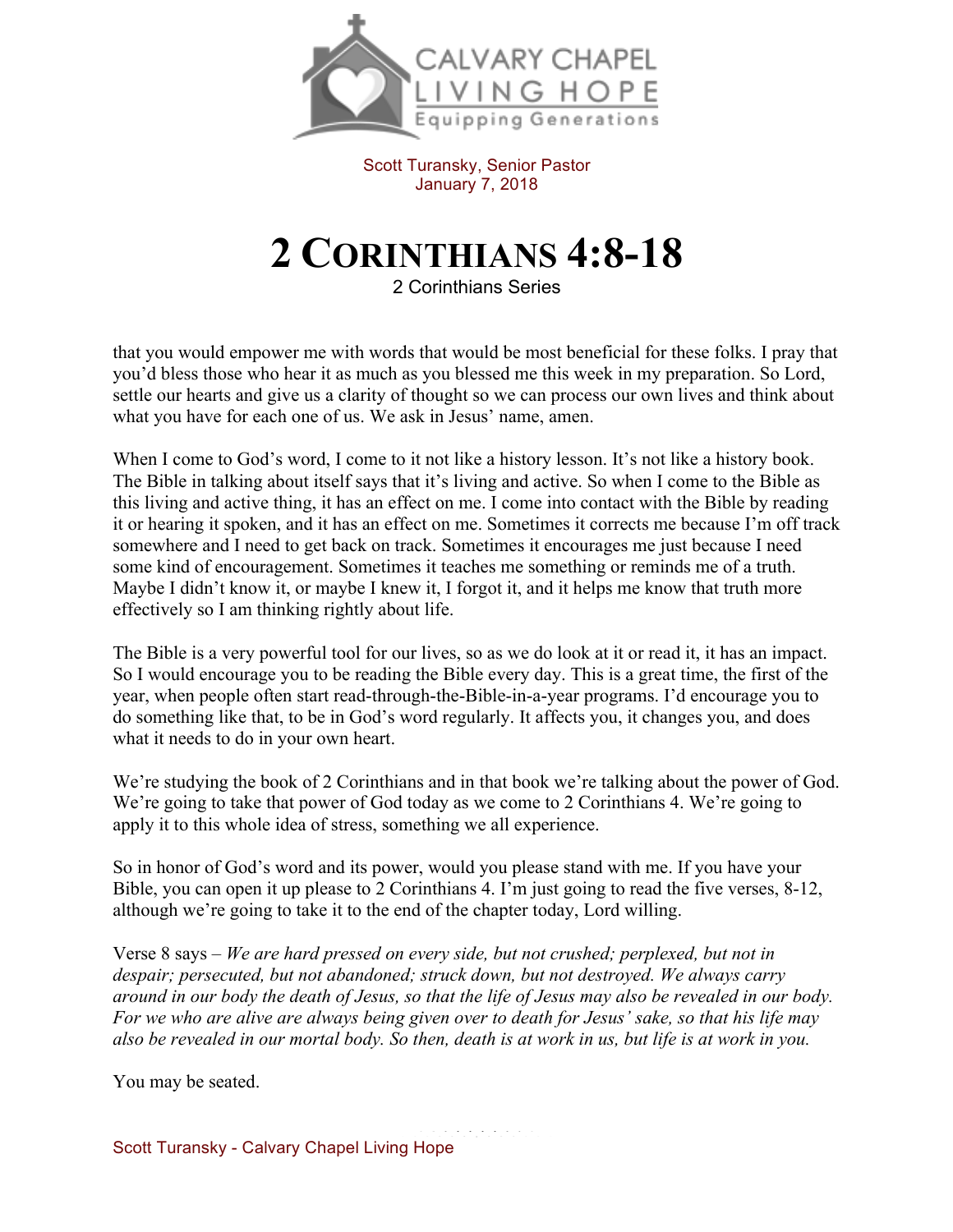We all find ourselves under stress, pressure. Some of that is things we can delegate. I like to delegate a lot of stuff in my life to offload some of the tasks that I need to do, things that need to get done. But there's some things I can't offload. I'm the dad. I'm the husband. There are certain things I have to do. So just being who I am means that those are part of me and what I need to do. I've been trying to find a way to delegate my exercise. I could free myself up with a lot of hours every week if I could just delegate my exercise to someone else. But it doesn't work. I have to do it. That's me.

I would suggest that with life comes a certain amount of stress that we need to face in our lives. In fact there are four different kinds of stress. Let me show you what they are. Because I think we need to be prepared for them and we need to have an idea of how we're going to address these.

The first kind of stress that we experience is general stress. It's the stress of getting up in the morning and getting out of bed and then meeting the various challenges. By the time we get to the bathroom or when we start seeing people or getting in our car or trying to do what we need to do, we all face stress. It's a general kind of stress that we all need to be able to deal with. That general stress that takes place is a good thing, in some regards, in that it prompts us to grow and learn and so on.

The only people who don't experience stress live in a cemetery. In fact I was talking to my grandson the other day and I said to him, "Do you see how they have that fence around the cemetery?" He says, "Yeah." I said, "Do you know why they put the fence around the cemetery?" He says, "No. Why?" "Because people are dying to get it there."

Stress is all around our lives. We all experience it and we need to be able to deal with it on a regular basis. So we get it, we need to offload it, we need to get a plan for dealing with it because if we don't then it accumulates. That's a second kind of stress, which is cumulative stress. You're not getting angry today about today; it's because of yesterday. What happened yesterday, you're angry. So it accumulates in our lives.

In fact there's three emotions of choice. I don't know which one you like, which one is your favorite one, but people use three emotions. Anger, anxiety, or disappointment are the three main emotions that we experience. I don't know what your favorite one is, but the challenges that you experience if you've accumulated stress is you're going to see it more often.

Let's take anger for example. If you're angry and you've accumulated some stress in your life then what's going to happen is the angry episodes you have are going to be greater than the situation warrants. Because you've got some stuff from yesterday and the days before and weeks and so on. So you just accumulate it and you get a trigger and boom. They're going to happen more often, they're going to be more intense because it's more intense than the situation warrants. This situation isn't that big, but because it's happened over and over and over again, it's accumulated. Then you have a larger reaction or the recovery time is longer. It takes you a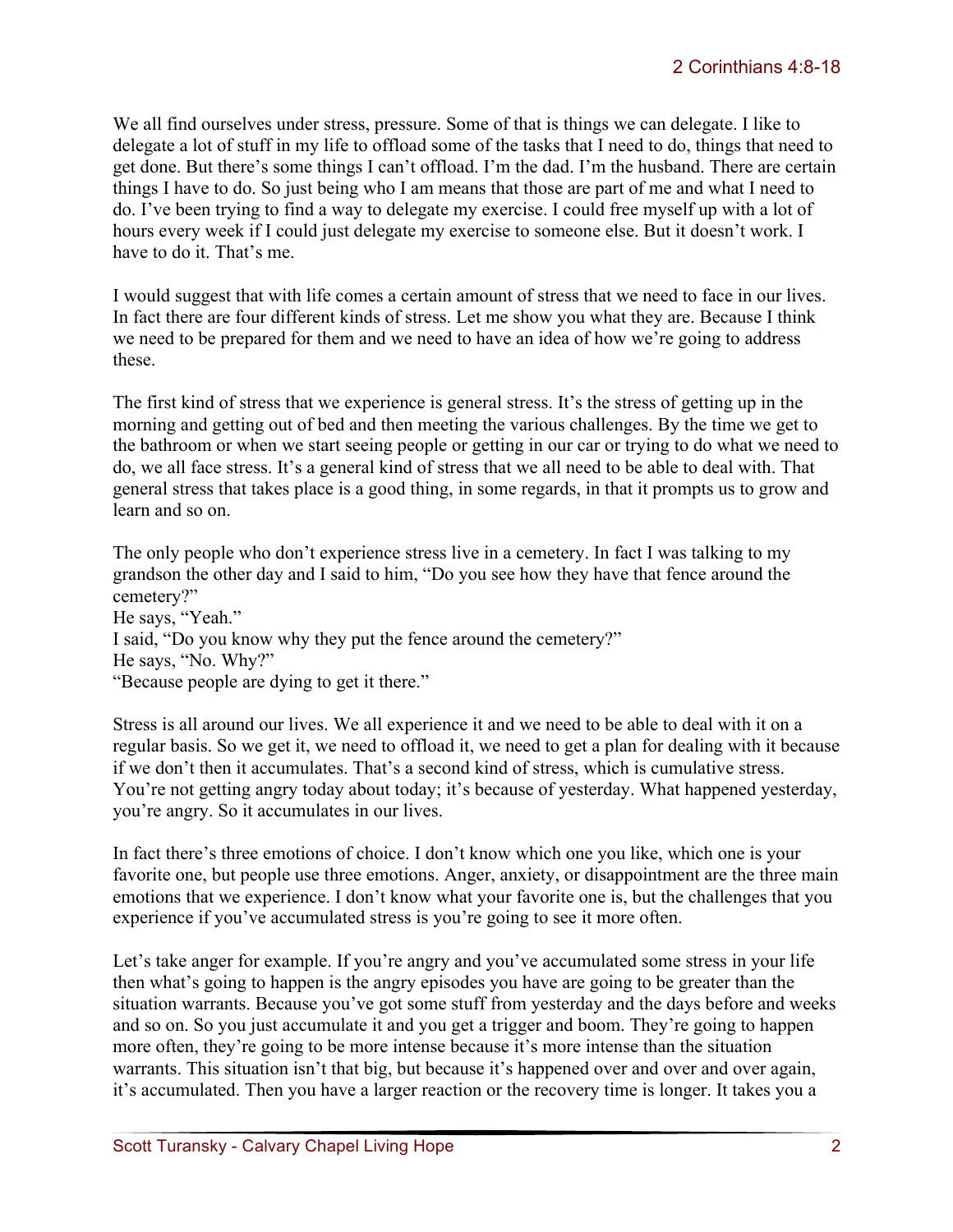longer time to get over it because you've got accumulated stress. So this accumulated stress is a problem that we need to have a solution for in our lives.

So you need to have a solution for both general stress and cumulative stress, and then there's the surprise stress of some kind of an injury, accident, upsetting news, some kind of a difficulty that takes place in your life. So that surprise stress provokes something inside that we need to have a plan for. Of course if your general stress is really high, then a surprise stress throws you over the top and you've got some major issues to deal with.

The fourth kind of stress we talk about is posttraumatic stress. This lingering stress is the result of an incident or a series of incidents or a whole bunch of things that happened over a period of time. So they have a lingering and lasting, damaging relationship on a person. So that posttraumatic stress then causes them to react to life and sometimes become less functional than life requires.

So those are four kinds of stress that are experienced in life. Now we're going to look at our passage and I want you to keep that in mind. In fact as I'm often counseling with someone that I'm just getting to know, I'll often ask this question: Why don't you tell me five stress points in your life? You can learn a lot about someone by asking them that question. Tell me five stress points in your life. You might take a moment and jot down at your leisure five stress points in your life. They're probably coming into your mind. You've got them there. Maybe they're not ideas; maybe they're actual people. They're your stress point. Jot those down and it will reveal to you where you are on this chart and what you need to deal with. It just makes it so relevant.

This week the Lord brought me into contact with three people that were feeling overwhelmed. At different times. I'm going, "Here we are, Lord." I even shared this with two of them. I said, "The reason you're here talking to me today I know is because I'm preaching this sermon on stress this week." I know by talking to you, and I feel your pain of being overwhelmed like these people were, and I need to feel that so when I get up on Sunday morning I'm not just teaching some lesson of an idea. But it just comes out of a heart of compassion. It's not trivial, the pain that we experience or that you experience or that I experience because of stress. It's really hard. It's difficult.

We're going to look at the words. I want you to se the actual words of the text. So open your Bible to the passage and I'll show you some of the words that are here. I'm going to show you what they look like so that you can start understanding a little bit more of what this means.

The first word is *hard pressed*. As I look at the Greek words for each of these four words that are described there, I described them using their original language so maybe you make these statements. That's what Paul is talking about. *Hard pressed on every side* is the word. It's feeling like life is closing in. I'm under a lot of pressure. I'm having trouble managing life. Life is too confining. That's really the word what *hard pressed* means. It's confining me. If you feel like life for you is confining you, you're being pressed in. That's the word that's described, our first word in that passage.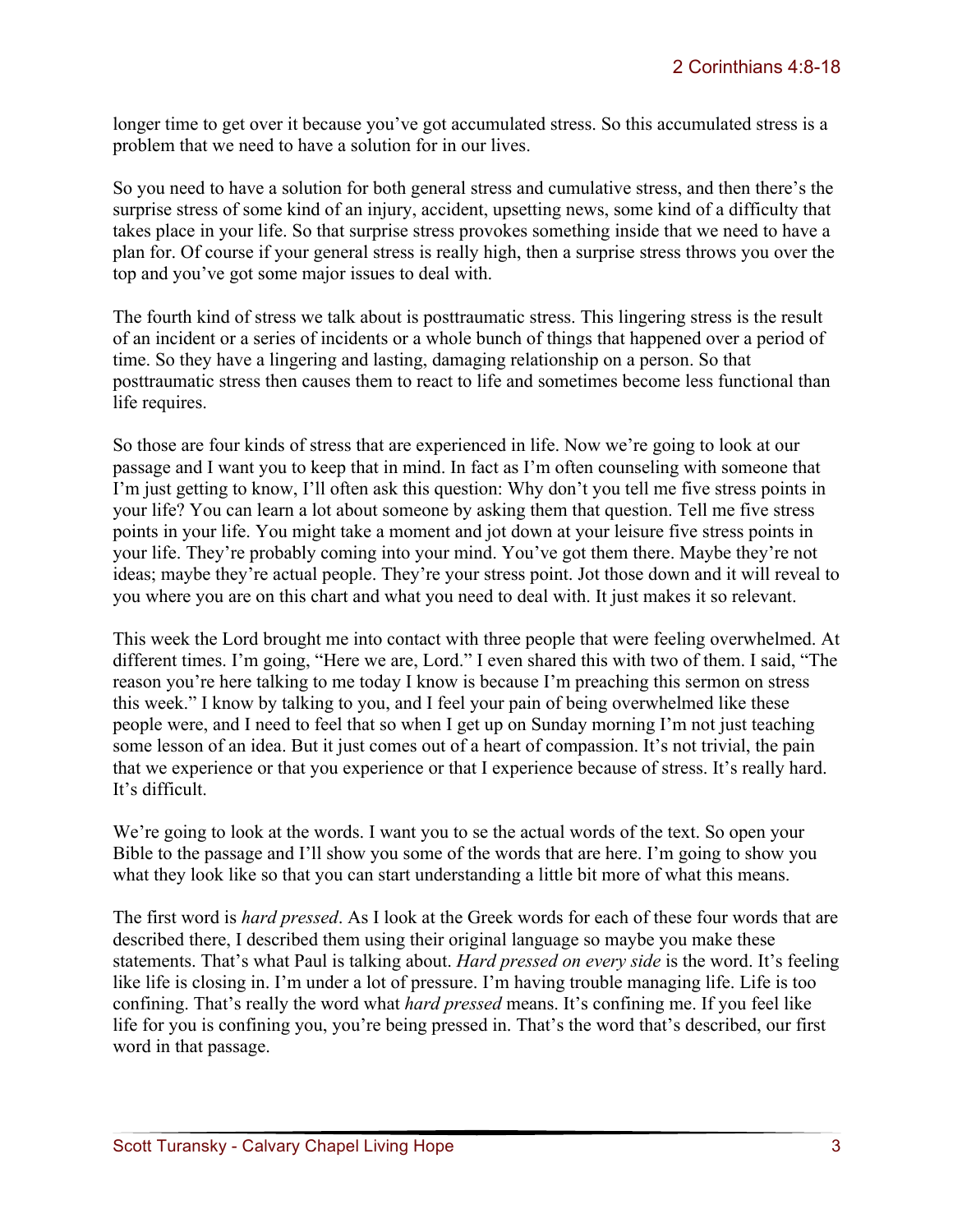The second word that's used in that passage is the word *perplexed*. When we look at that word we come to these kinds of statements: I'm confused about what to do next. I have more questions than I have answers for. I'm overwhelmed and I don't know what to do. That feeling of overwhelmed that causes us to feel so hard-pressed or perplexed or whatever, is things are pressing in on us. It's this emotional response to the stress that we have, that feeling of being overwhelmed.

The third word is *persecuted*. And it has this idea. You know Paul was really persecuted for his faith. But the word itself means to be attacked. Some of you know what that looks like. You're just going around the house and you've got young person in your home who uses sarcasm or meanness or somebody just makes a comment and you just feel like you're being attacked. Or you feel like people don't understand me, I'm being treated unfairly, I don't feel safe. That's what that word *persecuted* leads us to in this area of stress.

And then the fourth word is *struck down*. I feel pinned down, unable to move. I feel like I'm failing. I don't feel like I can stand firm. I feel like I can't deal with life.

Those are the four words that we see in the passage. As we look at those words I would suggest that most of us can identify with some of those statements and we go, "Wow. I know what that means"

So if we take the words in the passage as you see them in the text and we put them in a little chart, then we're going to come up with something like this. He says in the previous verse that we are jars of clay, that we are just common. We talked about this last week. There's a commonness about us that we are human, that we are frail, that we have challenges. But in the midst of that we have this treasure inside. So those are your four words on the left, and then he wants us to know he puts the word 'not' in front of these because he's looking at the problem. We're going to look at the solution, but we're still right now in the problem.

He's looking at the problem. He's saying I want you to know there's still some reserve that you have and that you can have because of the treasure inside of you. This is going to be our ticket to dealing with the stress of our life is to find that piece of reserve. So Paul is saying you're not completely destroyed here. You're not abandoned. You're not in despair. You're not crushed. You're not leveled here. But there's a place where you have some reserve if you have the treasure inside.

So we have to understand that we're not taking an approach to stress here that's humanistic. If your approach to stress is to sit there and meditate, or to take deep breaths, or to somehow find some humanistic solution that pulls you up by your bootstraps, that's not what Paul is talking about here. You may be crushed if that's all you're looking at. But he's saying there's something inside of us as Christians that God provides for us that's this treasure, and we need to get in touch with it.

So that describes the problem. At this point you should be at least be able to identify with the problem if you're not feeling stressed or discouraged already because we're talking about the problem so much.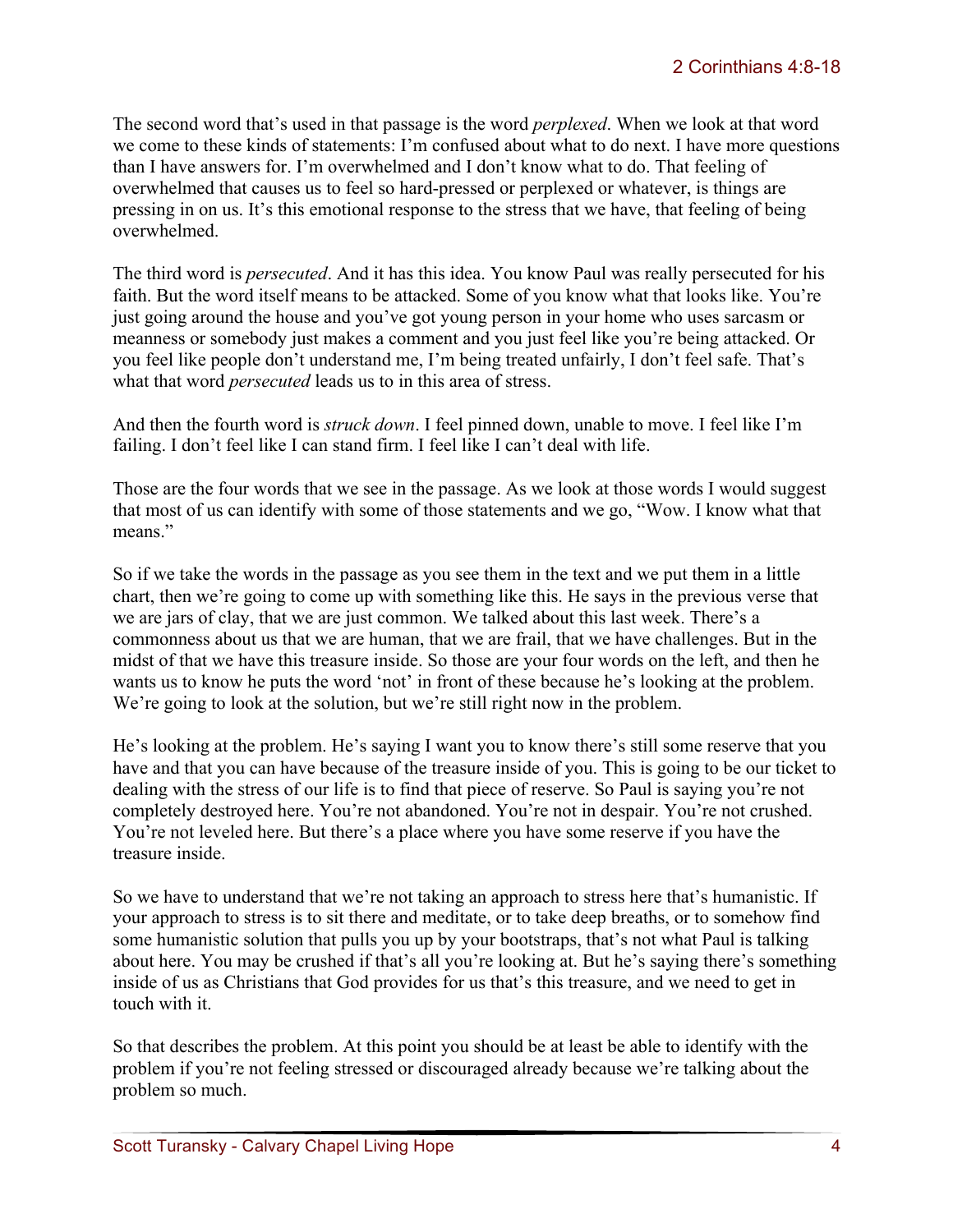So I want to talk about the solution. Not just about the problem, but I want to look at the solution. Look at your verses in the text. You will see that the text says that the solution is the *life of Jesus.* You go, "Oh wow. What's that? That seems so esoteric." I want to help you understand a little bit more about what that means, the life of Jesus. Because as we get into the word *life* and understand what it means, it's going to be very practical as to how we handle our day-to-day stuff, from the time we get up to the time we go to bed as we meet the various stresses and challenges we face in our life.

If we look at the word *life* in the passage notice it says – *so that the life of Jesus* (that's where we get those words) *may also be revealed in our body. For we who are alive* (that's the same Greek word) *are always being given over to death for Jesus' sake, so that his life* (that's the same Greek word) *may also be revealed in our moral bodies. So then, death is at work in us, but life*  (that's the same Greek word) *is at work in you.*

Now in order to understand this idea of life we need to look at the scriptures and see that there are three Greek words for *life*. We don't get that in English in the translation. All of these use the same word, but I'm going to show you some other Greek words. This is going to help you. It sure helped me as I went through it this week and I understand it. If you understand the three Greek words and how they're used in the New Testament, this one is going to stand out for you. You'll see more about what he's talking about.

So let's look at the first Greek word. The first Greek word is *bios.* Three words for life in the New Testament. The word *bios* is where we get our word biology. It's used ten times in the New Testament and it refers to the temporal things, the things around us.

So in Luke 8:14 there's this parable about the seed that falls on different kinds of soil. The seed represents the word of God and the soil represents our hearts. We're just going to look at one of the seeds. We don't have time to look at the whole parable at this point. But he's saying one of these kinds of seeds falls on the soil and that soil is characterized by *the seeds that fell among thorns stands for those who hear.* They hear the word. They're here on Sunday morning to hear the gospel, they hear the message, they hear it on the sermons, they hear it during the week, they hear the message. *But as they go on their way they are choked by* life's *bios* (this is the word *bios), worries, riches, and pleasure, and they do not mature.* So what happens is the temporal things of life, these are the things of life that we often have to live with every day.

In fact he gives us two examples. One is riches and the other is pleasure. Just think of how much time you have to spend dealing with money in the course of the week. As you're dealing with that, it's distracting. In fact it can be consuming sometimes to deal with all the things that we have – paying for them, fixing them, and so on. This idea of *bios* is the temporal things around us. Pleasures have to do with things like our entertainment choices and the things around us that help us to be comfortable. I would suggest that the temporal things sometimes distract us from the real life that God would have for us.

I would also suggest that that's why Christians tend to live more simply. Christians tend to live more simply, eat more healthy, and give more generously. All because of this idea of *bios*. We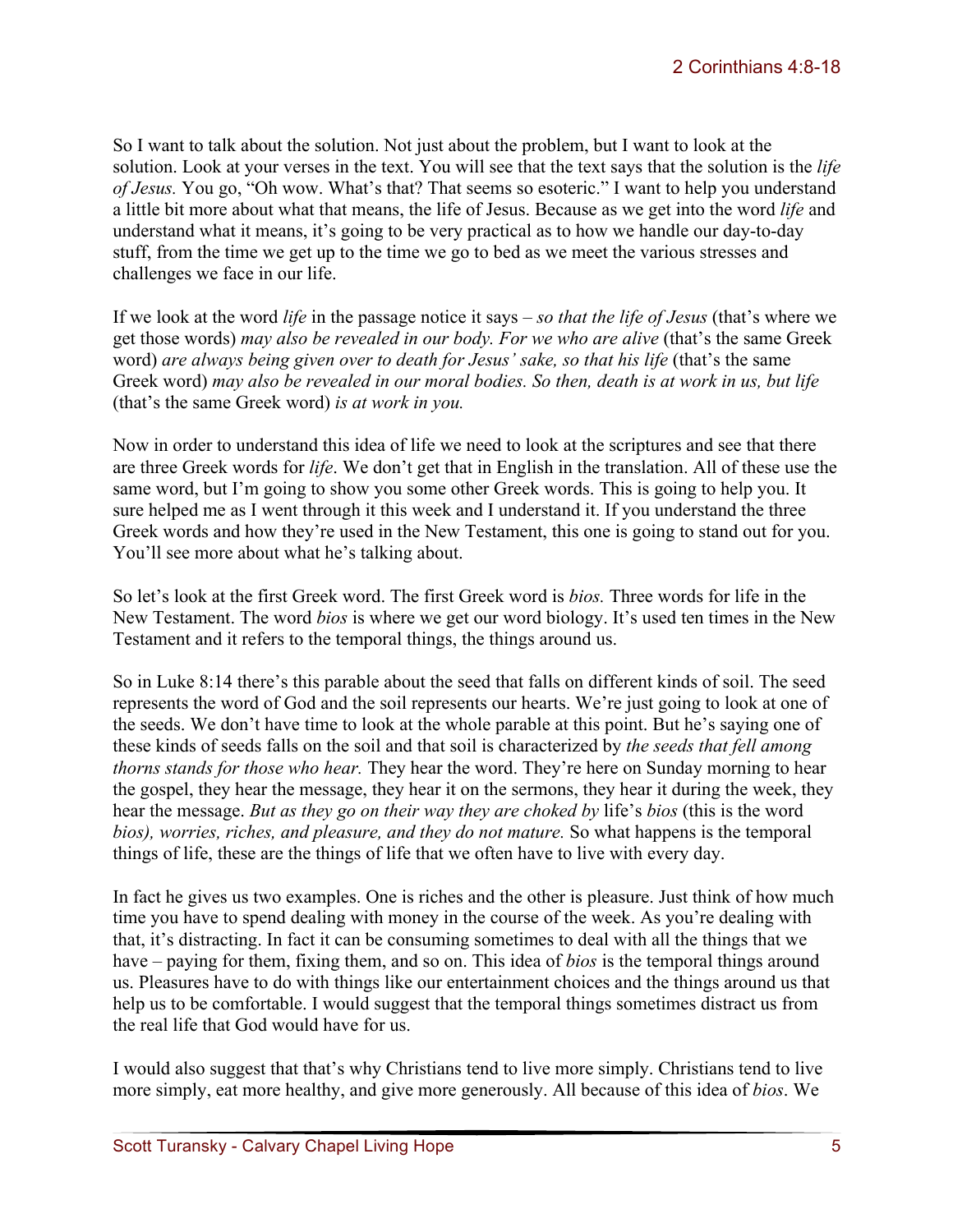don't get consumed by all the temporal things in life. If we do get consumed by them, they will distract us from what the most important things are.

I just found this to be very motivating for me that one of the ways that I need to realize that I can avoid stress in my life is to de-emphasize the bios and focus on the other form of life that we're coming to in just a moment.

Here's another verse that also uses the word bios to describe our mission as Christians. It says – *No one serving as a soldier gets entangled in civilian life (that's the word life. It's translated affairs* in my translation), *but rather tries to please his commanding officer.* Do you see that there's a tug of war between the mission that the person has a soldier and the temporal things around. He's saying you don't do that. Obviously Paul's message to Timothy is that you want to make sure your focus is in the right direction, your purpose in life is set. So that will help you say no to things. It will help you to be able to say I'm not going to get involved.

There are lots of good things out there, but those good things often rob a person of their ability to stay on track in their mission. *Bios* are the good temporal things that are around us that we get sucked into. I'm not saying that they're evil. They're not bad. But they're temporal. Because of that they distract us from real life that God would help us to enjoy.

Let's go to the second word. The second word is *psuche*. It's where we get the word psychology from. It's translated *life* in the Bible. It's used 104 times and it refers to the inner challenges that we experience with our emotions, our expectations, or having to have it our way.

When I was doing driver training like a hundred years ago I remember a very specific video that we watched that made an impact on me. It was called *The Second Crash.* What it was trying to communicate was that the first crash, when you hit the pole, isn't the one that hurts you. It's the second one inside the car where your head hits the steering wheel. It's the second crash that hits you. The motivation for watching that video is to prompt all of us to wear our seatbelts or to be careful how we handle ourselves even in the car.

Now I would suggest that much of the stress that we experience in life is a result of the second crash. It's not the externals that are going on. Yes, it's bad. They're bad. We live with difficult people and we experience difficult challenges and we have difficult things at work and driving, and all of life is difficult. Yes. Those are the things that are out there. But it's our internal response that says I expected it to be this way and it isn't, therefore I'm upset. Or I've got to have it my way and it's not my way, so I'm upset. So there's this internal stress that's created because our response to life then with our emotions and so on creates a problem. That response, that *psuche* is a kind of life.

Now we get our word psychology from that and there are a lot of psychological solutions out there for life's challenges. I would suggest we can benefit from some of those, but they come up short because they don't fulfill the deeper needs that we have inside. But if you're a humanist (that is you don't know Jesus Christ as your Lord and Savior) then you're going to come up with as many psychological ideas as you can to be at peace.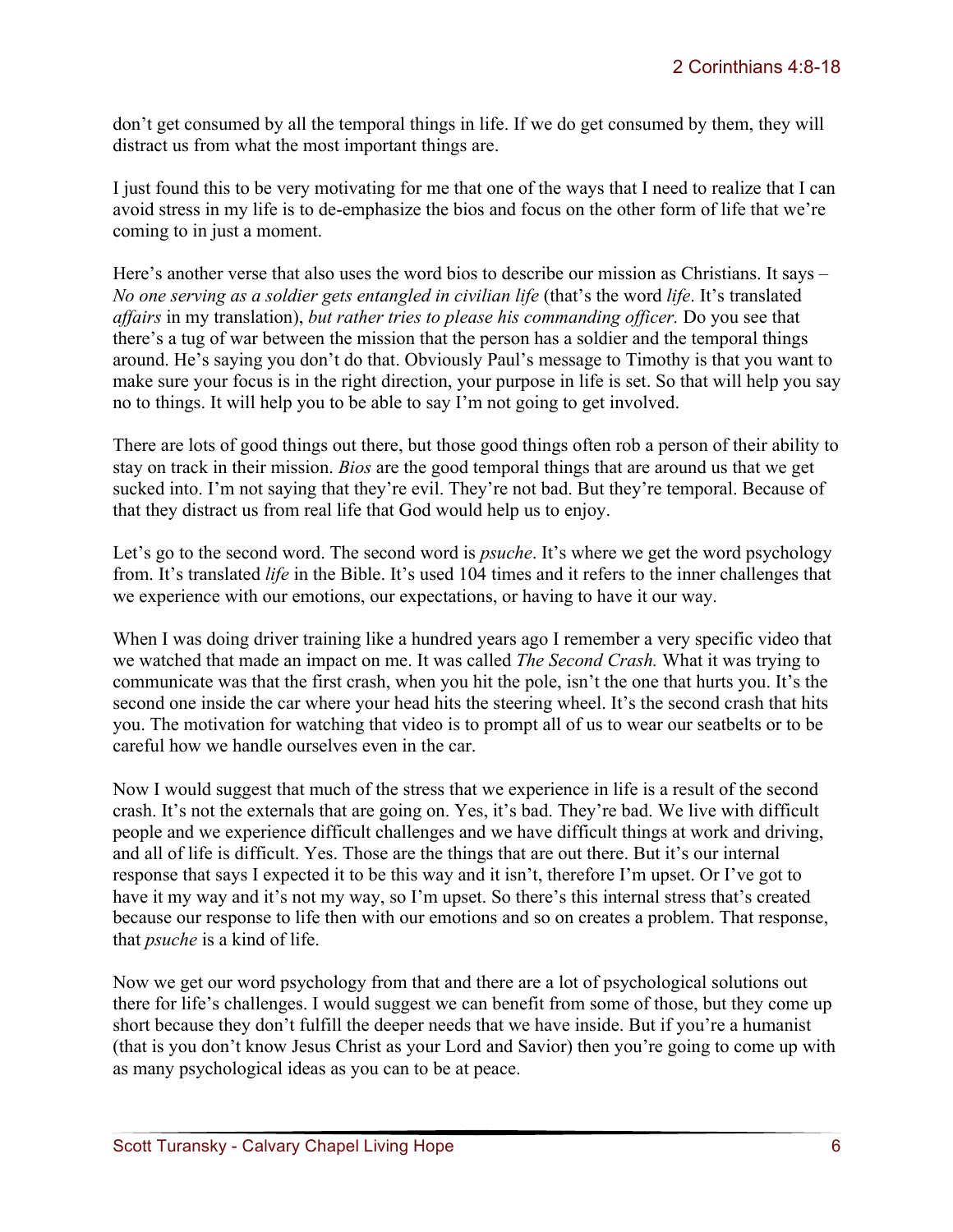Let me show you some verses that talk about this idea and they use the word *psuche* in the verse. So when Jesus was speaking He said – *Take my yoke upon you and learn from me, for I am gentle and humble in heart, and you will find rest for your psuche*, for your *life*, for your *souls*.

Now here's what He's saying. The idea of a yoke in those days is you would take an ox and you would pair it with another ox and the best thing is that those oxen would be equal in their ability to pull the plow. You could plow more effectively and get things done more effectively if they were equally yoked. So they were yoked together to pull this plow and move forward. Sometimes they would do this: They would take a new ox that wasn't yet trained and they would put that ox with the old, mature oxen in order to train him. It wasn't as efficient, but the new ox was learning how to live life, in essence, or plow the field like the old oxen did.

Jesus is using that example, which we wouldn't understand in our industrial society or our technology society. But they lived in an agricultural society, so they understood this idea. Jesus is saying, "*Take my yoke upon you.* Come on, take it. Live life the way I'm going to show you to live. If you'll live life the way I've designed it, if you'll walk the path like I've designed it, then life is going to be easier for you." So Jesus is saying you're going to find rest (a very important word when it comes to stress management) for your *psuche* if you're following the yoke and you're living the life that God has called you to live.

So one of the key solutions for dealing with the challenges that we face in our stress-filled life is to take a path that's following the path of Jesus. "What would Jesus do" is a great question. Although I find that question rather challenging sometimes because Jesus would just stand up to the waves, "Peace. Be still." What am I going to do? I can't do that. I've got to live with the waves in my life. So I like the question "what would Jesus do," but the real challenge here is to take the Jesus-filled life and know how to live that in the midst of a technological society, dealing with computer and electronic payments and Facebook and all kinds of challenges that we face in our lives. How do we live our life in a way that's going to take on the yoke of Christ to find rest for our souls.

Le's look at another verse that uses *psuche* as well. In Matthew 6 in the Sermon on the Mount He's trying to teach us how to live a life that's following the kingdom. That's the sermon that Jesus preached about the kingdom. He's got something better for us. Here's what He says: *Therefore I tell you, do not worry about your life* (that is your *psuche*), *what you will eat or drink; or about your body, what you will wear. Is not life more than food, and the body more than clothes?*

So do you see the word *worry* here? That's why He's talking about the *psuche* here. Because it's this sense of inner struggle that we face, like common things like food and clothes. We often will find ourselves struggling with food and clothes and spending a lot of time concerned about those things. What He's saying is yes, those things are the reality of life, but there's something more to life and I'm going to share that with you. That's what Christ is sharing on the Sermon on the Mount. A different way of living that's going to produce something different inside of us than this worry that we often experience.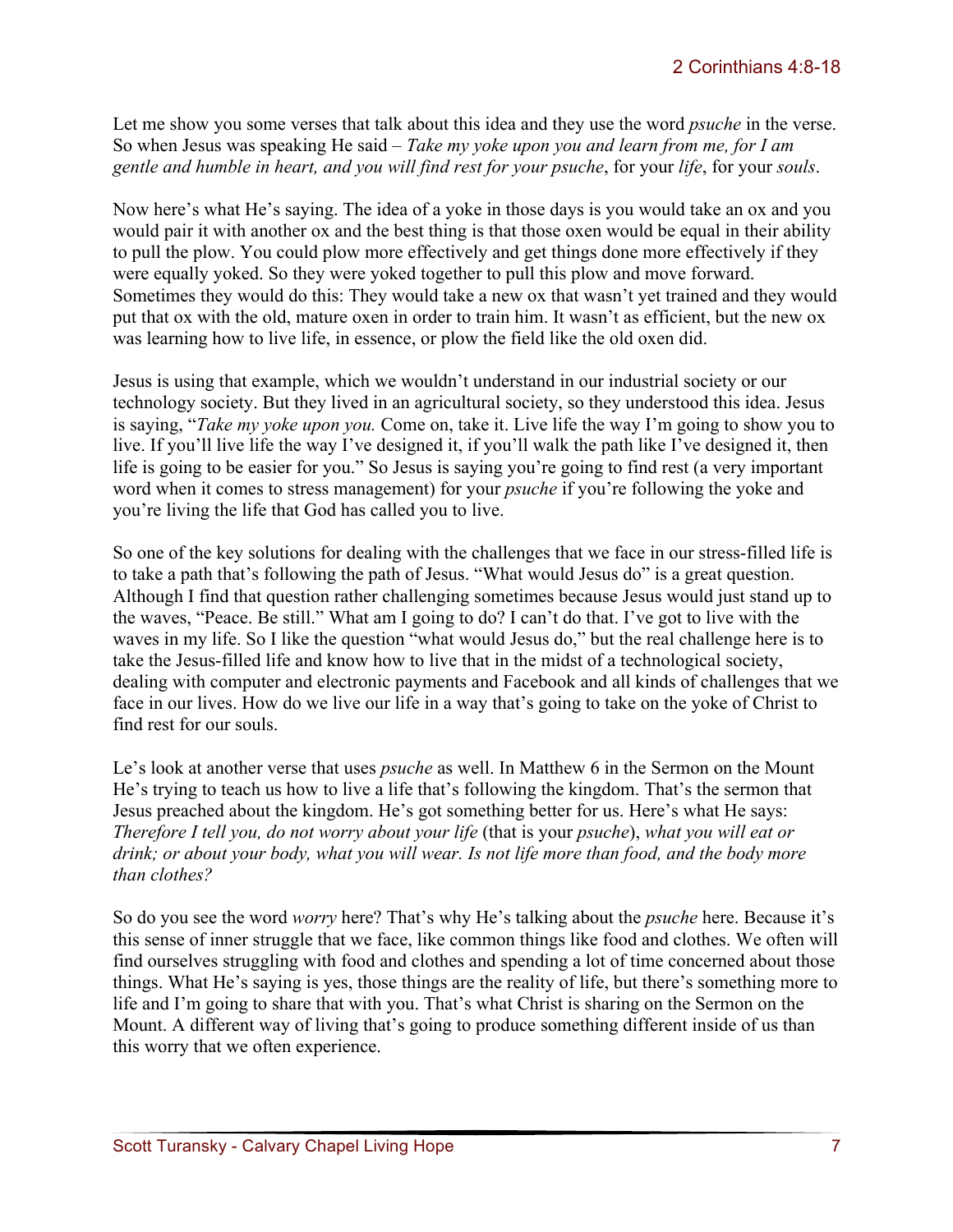So that takes us to the third word for *life*, which is the word in our text. I'll take you back to our text in a moment. But first let's look at a couple other verses that use the word *zoe* where we get the word zoology from. It's used 134 times in the New Testament. For example, it's used in Matthew 7 this way: *But small is the gate and narrow the road that leads to life (zoe), and only a few find it.* So what he's saying is I'm coming to share with you a life that's different than most people find. Of course we know that that life is salvation in Jesus Christ. When we accept Jesus Christ as our Lord and Savior, it's going through the narrow gate and we're able to experience something grand.

But I want to take it a step further. Because it's not just a decision we made years ago to accept Jesus into our lives. I would suggest that very few people find this stress-reduced life in Christ, this *zoe*, even those who are Christians. There's a lot of Christians who are living like the world or they're not embracing all the treasures in the jar of clay that they could, and so there's this reserve at the bottom that we could take more advantage of and it would allow us to not feel crushed or abandoned, and all of those other words that are there. So there's this treasure there. Jesus is introducing this idea in the Sermon on the Mount in Mathew 7 and He's using the word *zoe*. *Zoe* is the life.

If we go to John 10:10 He says there's a wrestling in the spiritual world for our hearts. *The thief comes only to steal and kill and destroy; I have come that they may have zoe, and have it to the full.* So what Jesus is saying is there's a thief out there that wants to steal your peace, wants to pour on the stress on your life. He wants to take away your peace, he wants to steal, and kill, and destroy you. What a great way to do that but slowly through the stresses of life. But He says *I've come to give you zoe so that you can have zoe to the full.* This *zoe* that is this spiritual energy and strength to be able to deal with life. There's a nugget inside in that extra space. When you're being hard pressed you're not crushed because there's something in there that we can all take advantage of and enjoy and embrace.

There's a passage in James 4 that kind of jumped out at me as I was looking at this word *life*  because of the question that's there. It became a question for me in my own heart. *Now listen, you who say* (now notice the temporal idea)*, "Today or tomorrow we will go to this or that city, spend a year there, carry on business and make money." Why, you do not even know what will happen tomorrow. What is your life?* 

I just stopped right there. *Zoe* is the word there*. What is your life?* What's your spiritual life? Because if your spiritual life is not where it should be and you're not enhancing that and growing that in your life then here's what happens. *You are a mist that appears for a little while and then vanishes. Instead, you ought to say, "If it is the Lord's will, we will live* (*zoe*) *and do this or that.*" There is this capacity that God has given to us inside of our hearts that allows us to deal with the pressures and stresses of life. It is a spiritual capacity, but it needs to grow and it needs to be taken advantage of in our lives.

Now let's go back to our verses. Now that we've kind of delved into the meanings of those words, let's go back into 2 Corinthians 4:10-12 first of all and see how this word *zoe* is being used. *We always carry around in our body the death of Jesus, so that the zoe of Jesus may also be revealed in our body. For we who are* (*zoe*) *alive are always being given over to death for*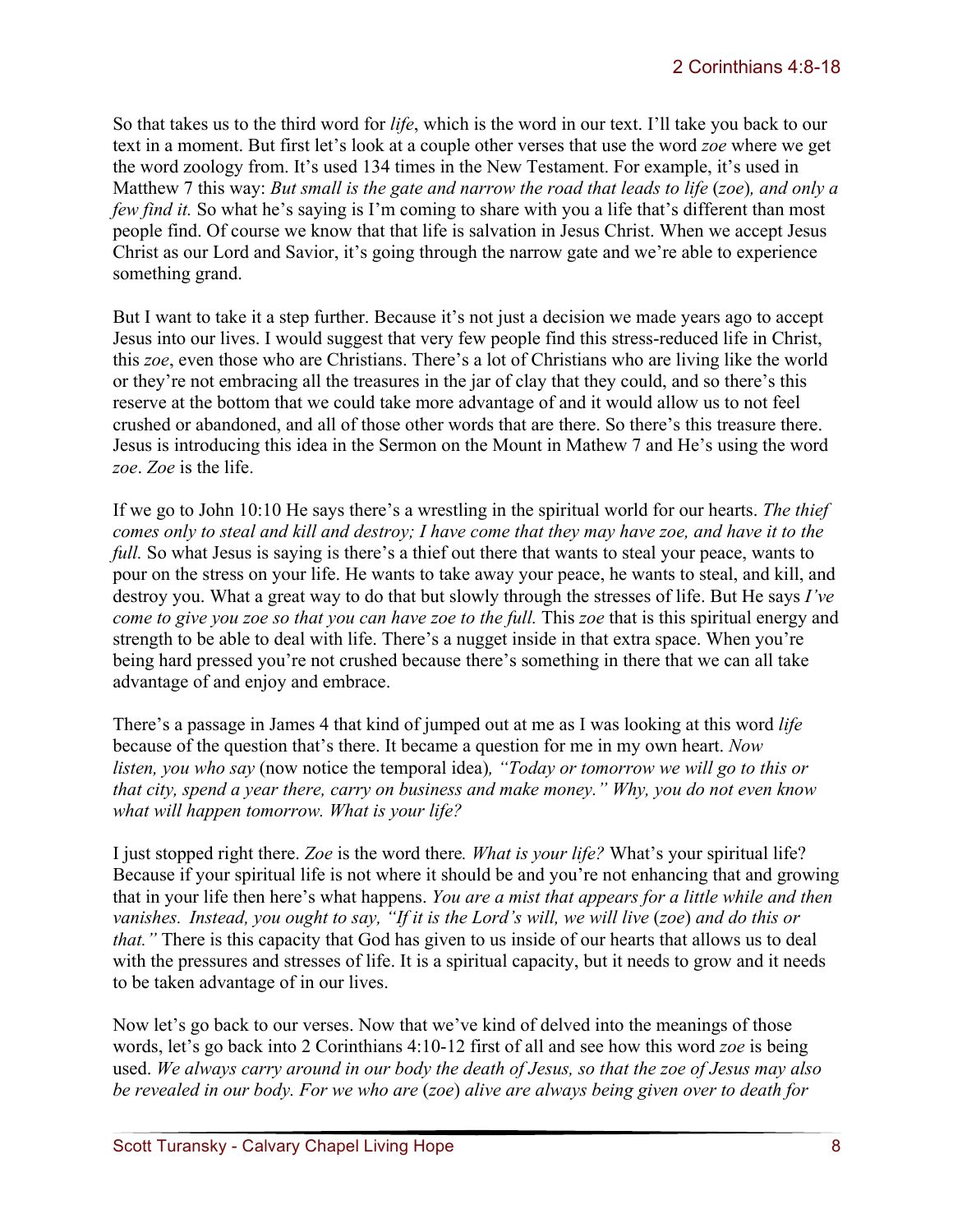*Jesus' sake, so that his* (*zoe*) *life may also be revealed in our mortal body. So then, death is at work in us, but life is at work in you.*

In other words as we're going through these pressures, one of the ways we experience life is through the encouragement of other people experiencing victory. So Paul is saying we're going through these death experiences, these challenges, and you're being encouraged by these. So he's saying you can experience this kind of life in part that way.

So I want to go back to the question. This is the question I started thinking quite a bit about in my own personal life this week in James 4. He says – *What is your life?* What is your life? Are you hard pressed, perplexed, struck down, persecuted? Are those the words that would characterize you? If so, then we need to get to know the life of Jesus.

This is what it's going to do for us. I think when we amplify this one piece in this reservoir that's available to us, when that is amplified in our lives then we have a different perspective on the things that are going on. We kind of rise above the circumstances instead of being under the circumstances. Our values are changed and adjusted so that the things that are temporal are not so draining to us. We invest emotionally into the right kinds of things so that we're not investing in things that are going to cause us to be all stressed and upset all the time. We're practicing this sense of spirituality that's going to give us this greater strength on the inside.

I just thought that is really a valuable thing that I need. Because I feel stressed sometimes, overwhelmed. We really need to amplify that little piece that God has inside that can really take over and be this great thing in our lives.

But I want to continue in our passage because as I continue to read the passage, I get into some how-tos. I get to see some more amplification of this idea that we've already talked about. So I'm continuing on in 2 Corinthians 4 to the end of the chapter. Notice it says – *It is written: "I believed; therefore I have spoken." Since we have that same spirit of faith, we also believe and therefore speak, because we know that the one who raised the Lord Jesus from the dead will also raise us with Jesus and present us with you to himself. All this is for your benefit, so that the grace that is reaching more and more people may cause thanksgiving to overflow to the glory of God.*

Wow. That's interesting. The grace that's going out, it's spreading more and more is something that we too can experience. Notice there's that word in here. Do you see it? *Thanksgiving*. I'm so impressed in the Bible how many times *thanksgiving* appears. It's got to be part of the solution, even in here dealing with stress, to be grateful for what we're seeing God doing in life instead of complaining about where we are.

Notice in verse 16 it says – *Therefore we do not lose heart.* Why do we lose heart? It goes on. *Though outwardly we are wasting away, yet inwardly we are being renewed day by day.* There's this inward thing inside of us. So we live under pressure. The pressure of getting school assignments turned in. The pressure of being misunderstood by other students or teachers or someone. The pressure of living in challenging situations, whether they're physically challenging or financially challenging situations.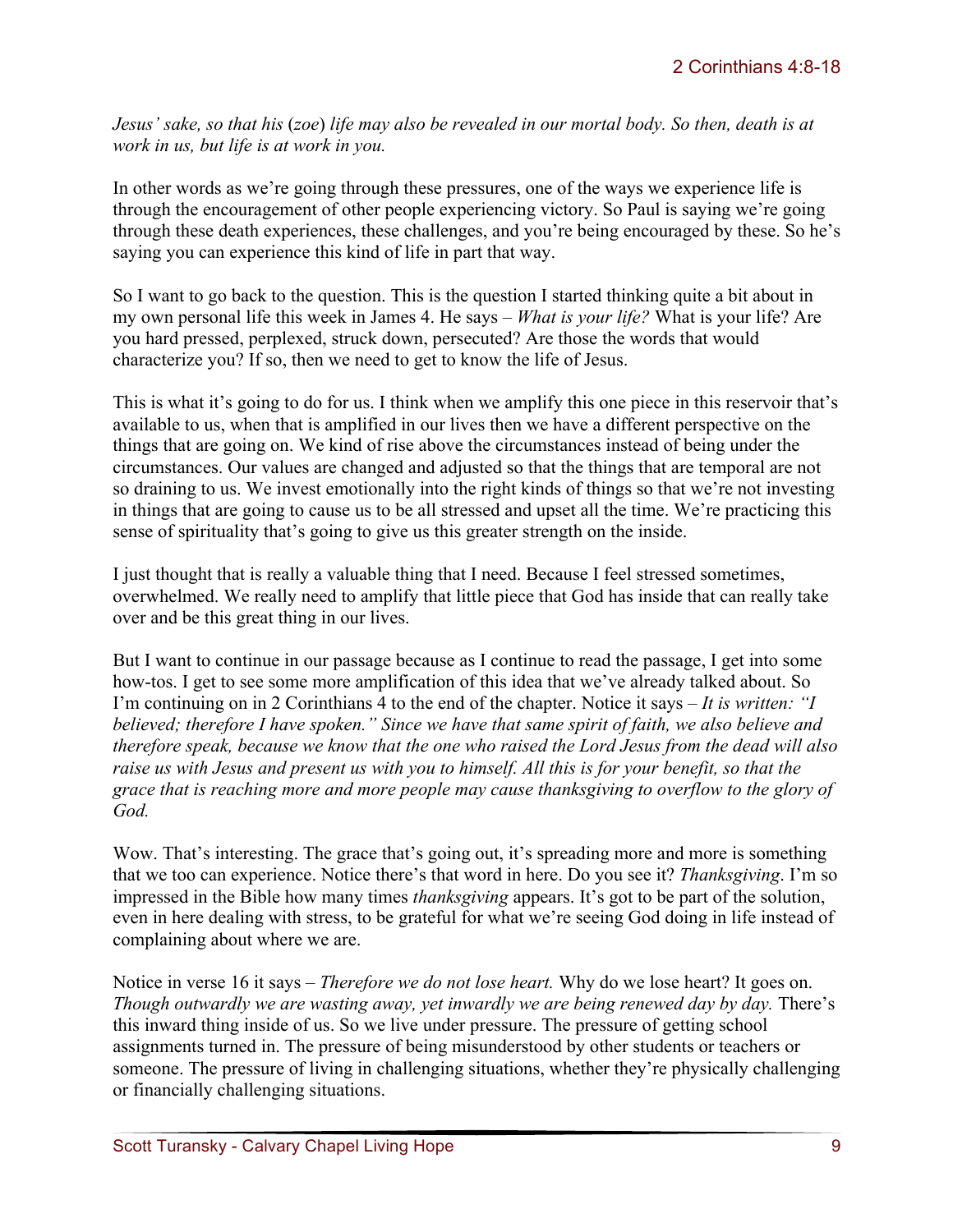There are some people who just struggle physically getting through the day. One woman I talked to I asked, "How many good days do you have in a month?"

She says, "About two weeks. Fourteen days are good days. The rest of the days I'm just overwhelmed with stuff." Her body just doesn't have good days. It's really hard. There are people who live with a lot of pressure in their life. It's just struggling.

How do you deal with all the stuff that's there? You can look in your own life and you can see the pressure confining you, challenging you. We need to know that there's this renewal that's available to us. Notice the renewal is day by day. It's not a one-time renewal. So it's this daily renewal of this energy that's inside this squished place where we're feeling like we're being confined, but inside there's something happening renewing every day. It's like it's this energy source that we get to see. "So yeah. Today was a hard day. Lots of good things, but I saw God work today. I saw Him do this today." So we find ourselves encouraged by the day as Christians because we have some spiritual benefit. We see what's going on. We see God working in challenging situations and He's doing these little things here and there. God is working. Renewal day by day.

*For our light and momentary troubles are achieving for us an eternal glory that far outweighs them all. So we fix our eyes not on what is seen, but on what is unseen, since what is seen is temporary, but what is unseen is eternal.*

So that idea of fixing our eyes, I think, helps us address this idea of stress. The challenge that I know you have and I have is we've still got to get things done, we've still got to meet our tasks, we've go to meet the challenges of life, we've got to put up with things, people, situations. We find ourselves in things we can't really escape. Maybe sometimes we need to adjust our lives and simplify them. Other times those situations are things we have to live with and have to deal with for a time. But in the midst of all of that there's something spiritual going on inside. It's that something spiritual that helps us deal with the stresses of life.

I believe that it will help us deal with the general daily stress. It will help us deal with the accumulated stress that starts to come up. We go, "Uh oh. I'm saving up some stuff here. I need to deal with it." It will help us deal with the surprise stresses that happen in our lives. And it will help us deal with the posttraumatic stress that we experience. Because there is something spiritual going on deep inside of us. When we get a glimpse of that, we start embracing that, it's generating some spiritual energy inside of us that helps us overcome the situations that we find ourselves in.

That's it. Wow. I look at that and I go, "I need that." I trust that the Lord will use that in your own heart and that you'll take the next few moments just to talk to the Lord and say, "Lord, here's what I need to do." I don't know what God's telling you. Maybe you need to reorient some things or make some adjustments or changes. Or maybe what you need to do is you need to trust the Lord more or involve yourself more in spiritual things. I don't know exactly what it is, but praying and asking the Lord to speak to you is the first step. As He does and you want to obey Him, you'll start to see that spiritual component of the treasure inside of you grow and develop in some powerful ways.